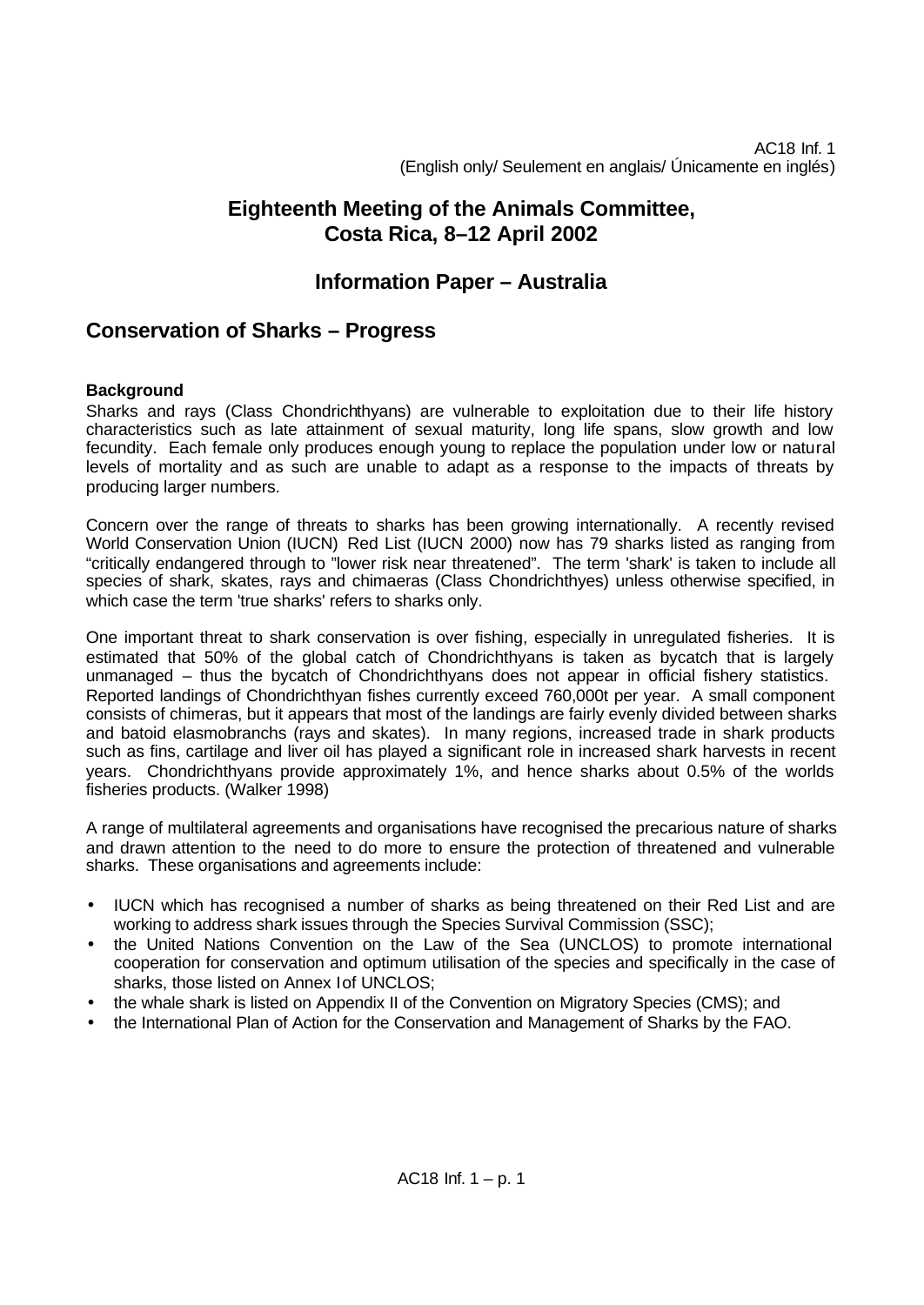CITES has also sought to increase protection afforded to sharks by seeking to cooperate with the FAO and other international fisheries management organisations to establish programs to collect and assemble the necessary biological and trade data on shark species and work towards better management of shark fisheries.

## **Actions to Date**

### *Relevant CITES Resolutions*

At the  $9<sup>th</sup>$  CITES Conference of the Parties in 1994 a resolution on Biological and Trade Status of Sharks was adopted (Resolution 9.17), requesting *inter alia* that (1) FAO and other international fisheries management organisations establish programs to collect and assemble the necessary biological and trade data on shark species; and (2) all nations utilising and trading specimens of shark species cooperate with the FAO and other international fisheries management organisations.

At the 10th meeting of the Conference of the Parties to CITES (1997), Decision 10.48 regarding the biological and trade status of sharks was adopted:

*To achieve effective implementation of Resolution Conf. 9.17:*

- *a) the Parties concerned should, in collaboration with FAO and regional fisheries organizations, improve methods to accurately identify, by species, record and report landings of sharks from directed fisheries and sharks taken as a by-catch in another fishery;*
- *b) Parties that have a shark fishery and/or trade in sharks and shark parts and derivatives should establish appropriate species-specific recording and reporting systems for all sharks that are landed as a directed catch or a by-catch;*
- *c) Parties that have a shark fishery should initiate efforts to:* 
	- *i) collect species -specific data on landings, discards and fishing effort;*
	- *ii*) *compile information on life-history and biological parameters such as growth rate, life span, sexual maturity, fecundity and stock-recruitment relationships of sharks taken in their fisheries;*
	- *iii) document the distribution of sharks by age and sex, as well as their seasonal movements and interactions between populations; and*
	- *iv) reduce mortality of sharks captured incidentally in the course of other fishing activities; and*
- *d) the Parties concerned are encouraged to initiate management of shark fisheries at the national level and establish international/regional bodies to co-ordinate management of shark fisheries throughout the geographic range of species that are subject to exploitation, in order to ensure that international trade is not detrimental to the long-term survival of shark populations.*

During the past year, two Parties have taken action on sharks by listing two shark species on CITES Appendix III. Australia has listed *Carcharodon carcharias* (Great White Shark) and the United Kingdom has listed *Cetorhinus maximus* (Basking Shark). These listings requires the respective Parties to issue CITES permits to allow trade and all other Parties trading in the species to issue a Certificate of Origin (stating where the specimens come from). These certificates of origin will be reported to the Secretariat each year in the Parties annual report, enabling a trail to be built up of where exports of the species are coming from and where they were going. This will assist Australia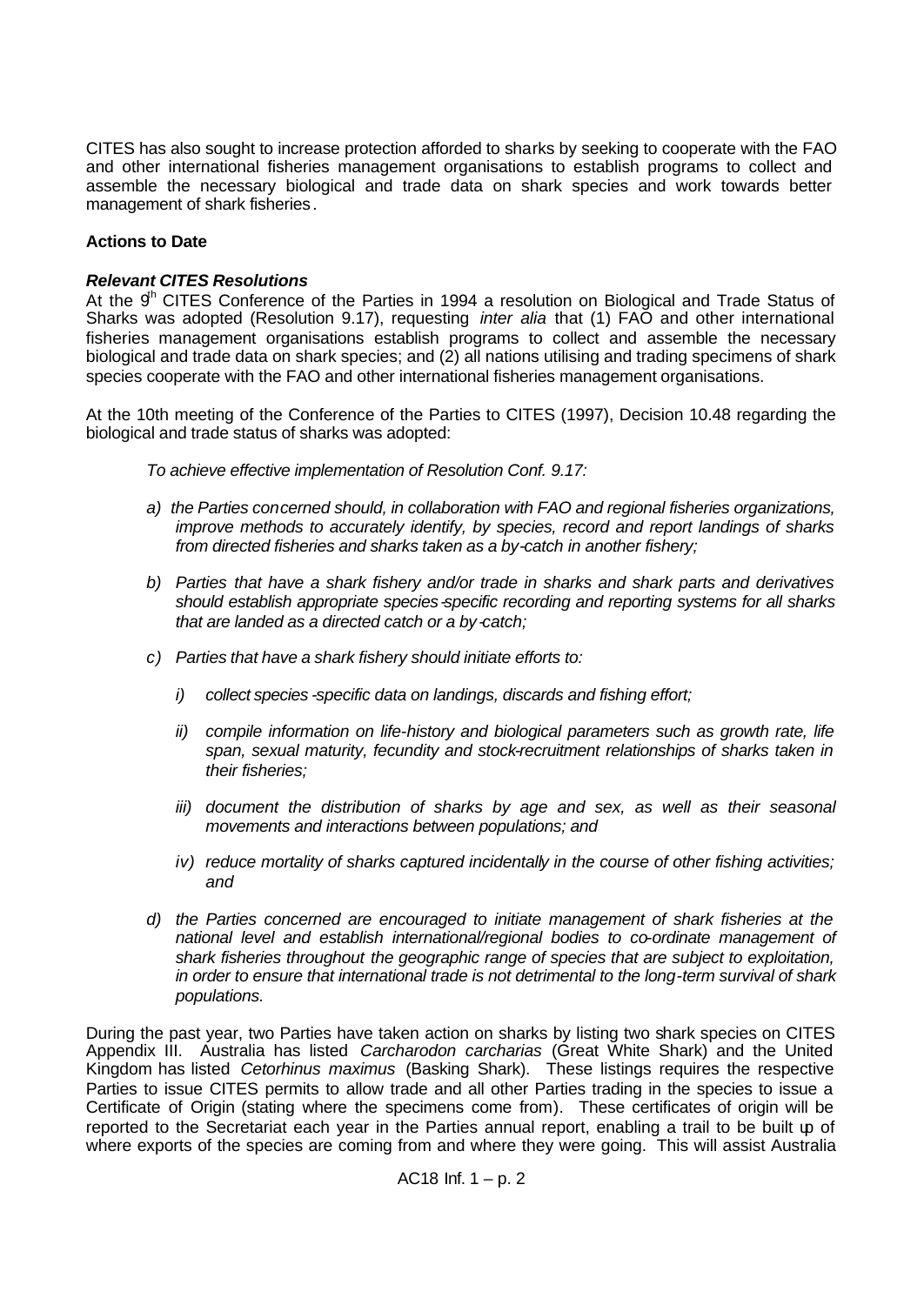and the United Kingdom to regulate trade in specimens and enable all Parties to gain a greater understanding of trade in the species and any parts or derivatives of the species.

### *Relevant FAO Actions*

At the 23rd Session of the Food and Agriculture Organisation Committee on Fisheries (COFI) held in February 1999, the Code of Conduct for Responsible Fisheries and the International Plans of Action (IPOA) on the Conservation and Management of Sharks (IPOA-Sharks) was agreed. The guiding principles of the IPOA-Sharks are:

- *1. Participation. States that contribute to fishing mortality on a species or stock should participate in its management.*
- *2. Sustaining stocks. Management and conservation strategies should aim to keep total fishing mortality for each stock within sustainable levels by applying the precautionary approach.*
- *3. Nutritional and socio-economic considerations. Management and conservation objective and strategies should recognise that in some low-income food-deficit regions and/or countries, shark catches are a traditional and important source of food, employment and/or income. Such catches should be managed on a sustainable basis to provide a continued source of food, employment and income to local communities.*

The IPOA-Sharks is voluntary and has relevance to States that have as part of their Exclusive Economic Zones, waters in which sharks are caught, as well as to States whose vessels catch sharks on the high seas. All States whose vessels conduct directed shark fisheries or regularly take sharks in non-directed fisheries are encouraged by COFI to adopt a National Plan of Action for the conservation and management of shark stocks (NPOA - Sharks). The IPOA-Sharks directs that such shark-plans should, *inter alia*, aim to ensure that catches of all species of shark from directed and non-directed fisheries are sustainable– and encourages States to have a national plan of action for shark prepared by the COFI Session held in 2001.

#### **Issues**

To be fully effective the conservation of sharks requires action from all States with active shark fisheries. Progress with the development of NPOAs - sharks has been very slow. At the 24th Session of FAO COFI Rome (March 2001) only two States (the United States of America and Japan) had adopted a Shark-Plan. A verbal report provided by the Chairman of the CITES Animals Committee at its 17th meeting (Hanoi, Vietnam 30 July to 2 August 2001) failed to demonstrate further progress by other countries in the development of NPOA's. Of the 87 FAO members where the IPOA on sharks should be applied:

- 47 member countries have not shown any intention to prepare a National Shark Plan;
- 15 have noted their intention to prepare a NPOA but in some cases this is provisional on the availability of resources or external assistance;
- 16 member countries (Australia included) are progressing with their NPOA's; and
- Seven member countries have not provided any information on whether they are preparing NPOA's or intend to prepare NPOAs.

The report from the Chairman of the Animals Committee (AC) to the 12th meeting of the Conference of the Parties (CoP12) on progress made on the implementation of the IPOA-Sharks will be important in determining the progress being made to protect sharks. Of particular importance will be information addressing the issues of the unsustainable catch of sharks and the collection of both biological and trade data.

There is also concern that the actions outlined in Decision 10.48 of CoP10 have not been fully implemented. In particular the action requiring relevant Parties to undertake stock assessments has only been implemented by 15 Parties. Even so, the information provided in the assessments undertaken to date provides a good basis for Parties and the AC to examine the reports and identify